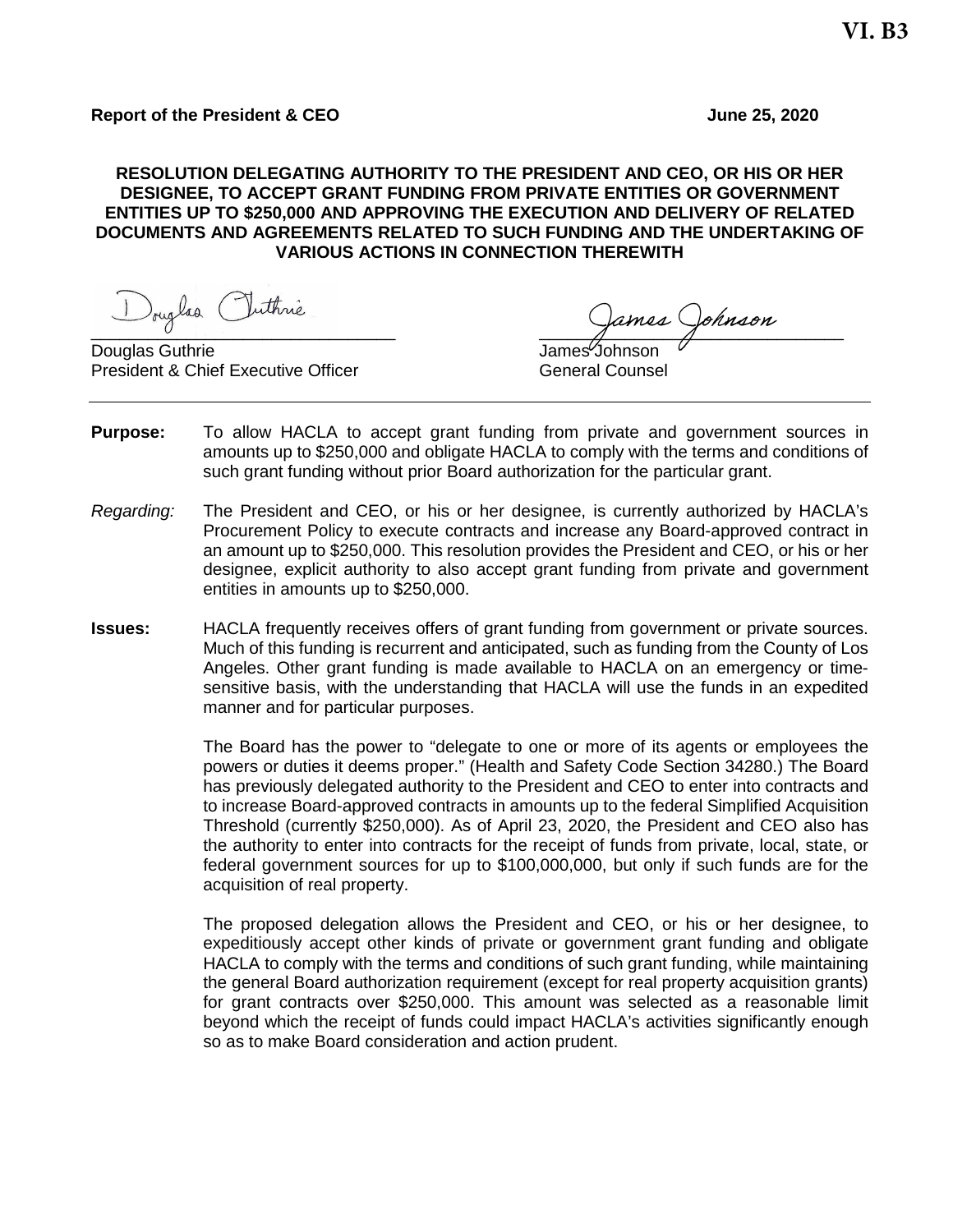## **Vision Plan: PATHWAYS Strategy #7: Identify opportunities to reduce operating and administrative costs so that scarce resources are maximized**

The proposed delegation will expedite contracting for the receipt of grant funding from private or government sources. Often, such funds are recurrent and anticipated revenue streams from entities with which HACLA has longstanding relationships. At other times, such funds may be distributed on an emergency or time-sensitive basis. In either instance, delegation will allow for an efficient contracting process that will enable faster access to grant funding.

**Funding:** The proposed delegation should not have a significant impact on the overall quantity of funding, nor should it have a significant budgetary or program impact.

## **Environmental Review:** Not applicable

**Section 3:** Not applicable

**Attachment:** Resolution